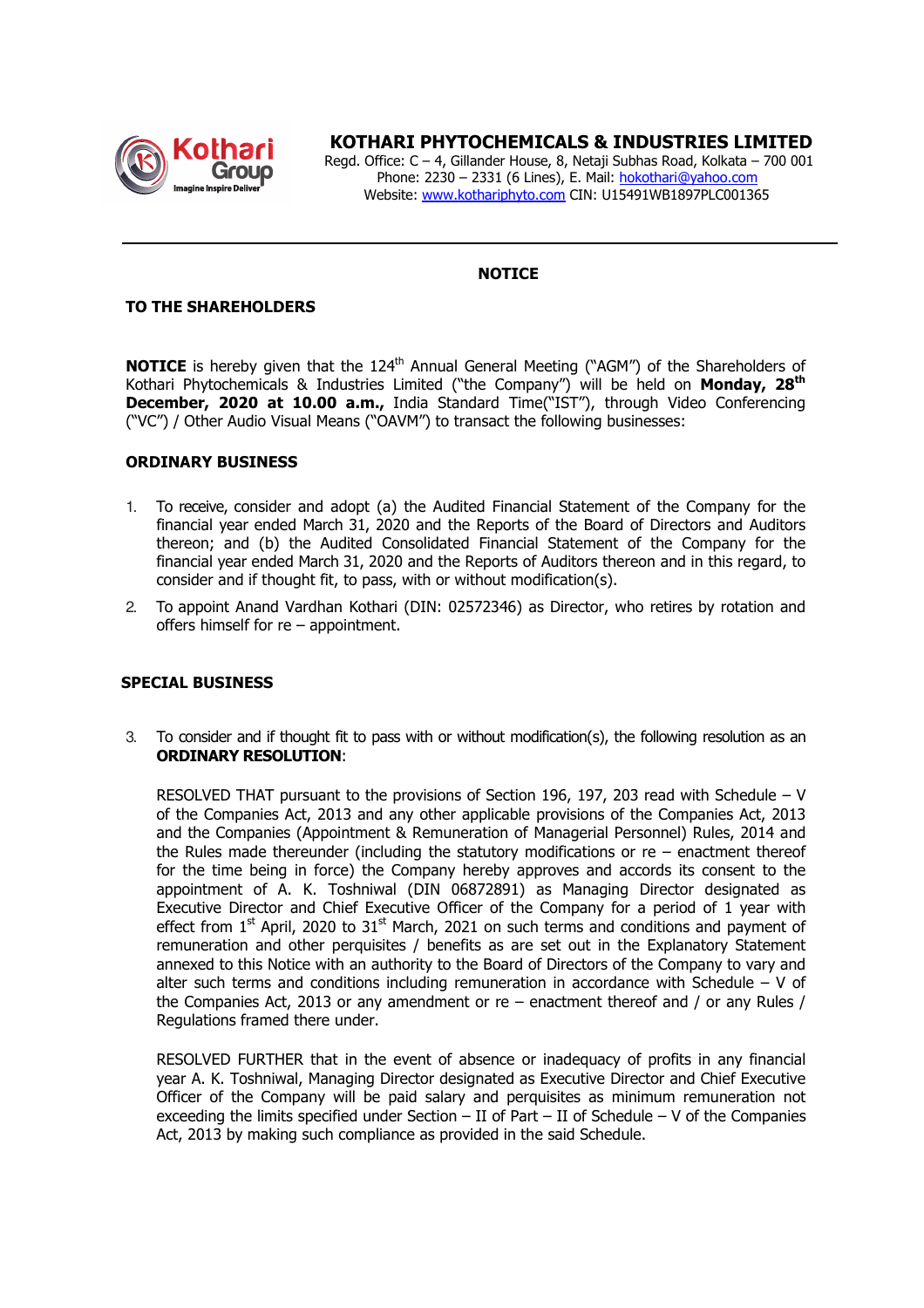RESOLVED FURTHER that the Board of Directors of the Company be and is hereby authorized to do all such acts, deeds and things and exercise all such powers as may be required for giving effect to the aforesaid resolutions.

By Order of the Board

## For **KOTHARI PHYTOCHEMICALS & INDUSTRIES LIMITED**

------------------------------------------------------------------------------------------------------------------------

Sd/-

Anand Vardhan Kothari **Director** (DIN: 02572346)

CIN: U15491WB1897PLC001365 Registered Office: C – 4, Gillander House 8, N. S. Road, Kolkata – 700 001 Dated : 3rd December, 2020

#### **NOTES:**

- 1. In view of the continuing COVID 19 pandemic, the Ministry of Corporate Affairs ("MCA") has vide its circular dated  $5<sup>th</sup>$  May, 2020 read with circulars dated  $8<sup>th</sup>$  April, 2020 and 13<sup>th</sup> April, 2020 (collectively referred to as "MCA Circulars") permitted the holding of the Annual General Meeting ("AGM" / "the Meeting") through Video Conferencing / Other Audio Visual Means ("VC" / "OVAM"), without the physical presence of the Members at a common venue. In compliance with the provisions of the Companies Act, 2013 ("Act"), MCA Circulars, the 124<sup>th</sup> Annual General Meeting of the Company is being held through VC / OAVM. The deemed venue for the Meeting shall be the Registered Office of the Company.
- 2. An Explanatory Statement pursuant to Section 102(1) of the Companies Act, 2013 ("Explanatory Statement") in relation to the Special Businesses to be transacted at the Meeting is annexed hereto and forms part of this Notice convening this AGM.
- 3. The Meeting has been convened through VC / OAVM in compliance with applicable provisions of the Companies Act, 2013 read with MCA Circular No. 14 / 2020 dated  $8<sup>th</sup>$  April, 2020 and MCA Circular No. 17 / 2020 dated  $13<sup>th</sup>$  April, 2020 and MCA Circular No. 20 / 2020 dated  $5<sup>th</sup>$ May, 2020.
- 4. Pursuant to the provisions of Section 108 of the Companies Act, 2013 read with Rule 20 of the Companies (Management and Administration) Rules, 2014 (as amended) and MCA Circulars dated  $8<sup>th</sup>$  April, 2020, 13<sup>th</sup> April, 2020 and  $5<sup>th</sup>$  May, 2020, the Company is providing facility of remote e – voting to its Members in respect of the business to be transacted at the Meeting. For this purpose, the Company has entered into arrangement with Central Depository Services (India) Limited (CDSL) for facilitating voting through electronic means, as the authorised e – Voting's agency. The facility of casting votes by a member using remote  $e - voting$  as well as the e – voting system on the date of the AGM will be provided by CDSL. For further details, please read the Note No. 29.
- 5. The Members can join the Meeting through VC / OAVM mode 15 minutes before and after the scheduled time of the commencement of the Meeting by following the procedure mentioned in the Notice. The facility of participation at the Meeting through VC / OAVM will be made available to at least 1000 members on first come first served basis. However, the participation of large Shareholders (Shareholders holding 2 % or more shareholding), Promoters, Institutional Investors, Directors, Key Managerial Personnel, the Chairpersons of the Stakeholders Relationship Committee and Corporate Social Responsibility Committee, Auditors etc. are not restricted on first come first served basis.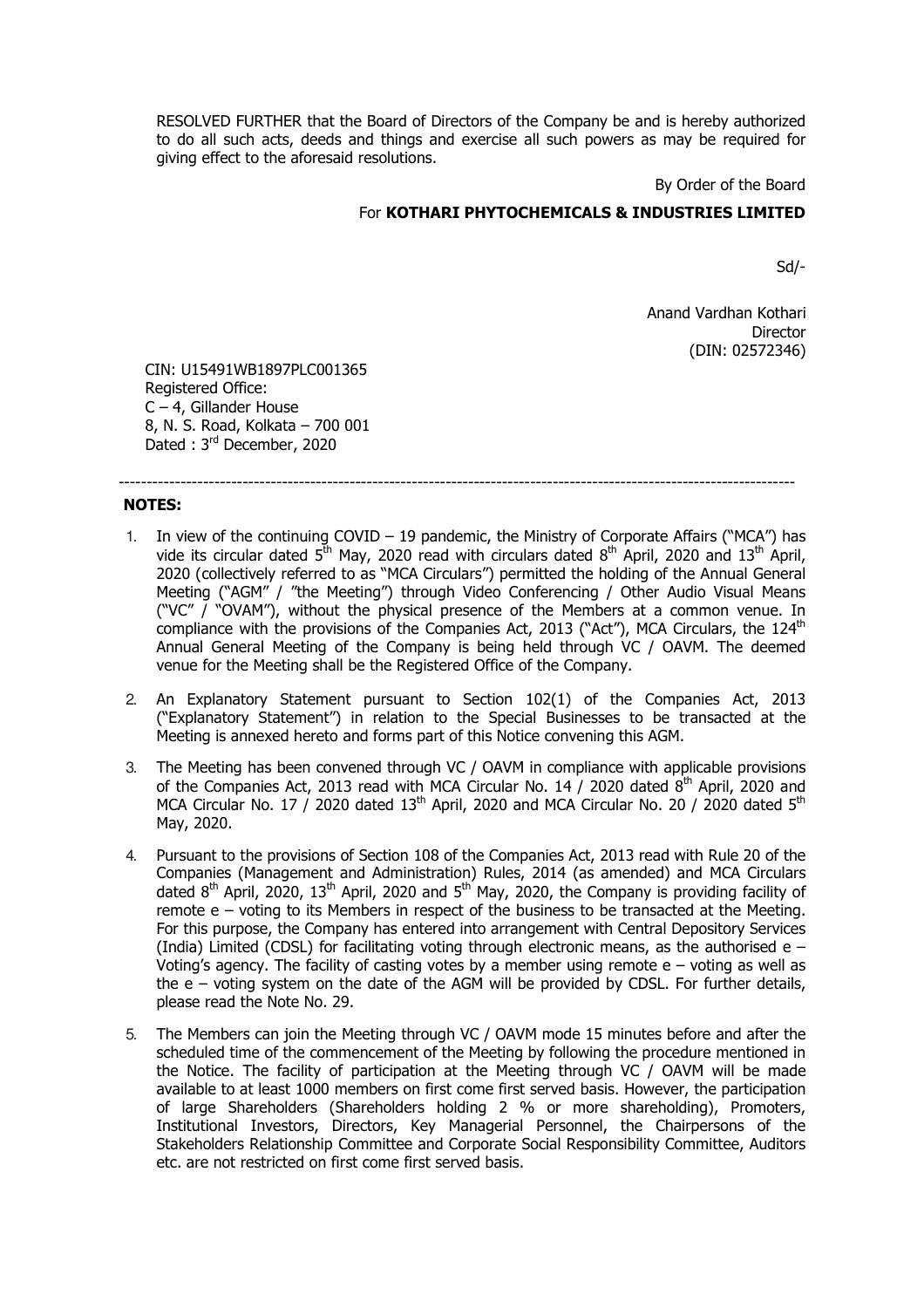- 6. A Member entitled to attend and vote at the Meeting is entitled to appoint one or more proxies to attend and vote on his / her behalf and the proxy need not be a Member of the Company. However, pursuant to MCA Circulars, the Meeting will be held through VC / OAVM and the physical attendance of Members in any case has been dispensed with. Accordingly, the facility for appointment of proxies by the Members will not be available for the Meeting and hence the Proxy Form and attendance sheets are not annexed to this Notice.
- 7. Pursuant to Section 112 and Section 113 of the Act, representatives of the Members may be appointed for the purpose of voting through remote  $e - v$ oting or for participation and voting in the Meeting to be conducted through VC / OAVM.
- 8. Corporate Members intending to attend the Meeting through their authorised representatives are requested to send a certified true copy of the Board Resolution or Power of Attorney, (PDF / JPG Format) if any, authorizing its representative to attend and vote on their behalf at the Meeting. The said Resolution / Authorization shall be sent to the Company by email through its registered email address hokothari@yahoo.com with a copy marked to helpdesk.evoting@cdslindia.com.
- 9. In compliance with the aforesaid MCA Circulars, the Notice of AGM and Annual Report of the Company for the FY 2019 – 2020 are being sent in electronic mode to Members whose e-mail address is registered with the Company / RTA or the Depository Participant(s). Members holding physical share certificates are requested to directly register their email id and update their PAN (if not already registered / updated) by visiting the link provided by the Company's Registrar and Share Transfer Agent, Maheshwari Datamatics Private Limited as given below:

Link for email registration – http://mdpl.in/form/email-update

Link for PAN Updation - http://mdpl.in/form/pan-update

- 10. In line with MCA Circulars, the Notice calling the AGM and Annual Report for FY 2019 2020 has been uploaded on the website of the Company at www.kothariphyto.com. The AGM Notice is also disseminated on the website of CDSL (agency for providing the Remote e – Voting facility and e – voting) system during the AGM i.e. www.evotingindia.com.
- 11. The business set out in the Notice will be transacted through electronic voting system and the Company is providing facility for voting by electronic means. Instructions and other information relating to e – voting are given in this Notice under Note No. 29. During the AGM, the Chairman shall, after response to the questions raised by the Members in advance or as a speaker at the AGM, formally propose to the Members participating through VC / OAVM Facility to vote on the resolutions as set out in the Notice of the AGM and announce the start of the casting of vote through the  $e -$  Voting system. After the Members participating through VC / OAVM Facility, eligible and interested to cast votes, have cast the votes, the e – Voting will be closed with the formal announcement of closure of the AGM.
- 12. Members attending the Meeting through VC / OAVM shall be counted for the purpose of reckoning the quorum under Section 103 of the Act.
- 13. K Ray & Co., Chartered Accountants (ICAI Firm Registration No. 312142E) were appointed as Statutory Auditors of the Company for a period of five consecutive years at the  $121<sup>st</sup>$ Annual General Meeting of the members held on  $5<sup>th</sup>$  September, 2017 at a remuneration to be mutually agreed upon by the Board of Directors and the Statutory Auditors.

Their appointment was subject to ratification by the Members at every subsequent AGM. However, pursuant to the amendments made to Section 139 of the Companies Act, 2013 by the Companies (Amendment) Act, 2017, the requirement of seeking ratification of the Members for the appointment of the Statutory Auditors has been withdrawn from the Statute vide notification issued by the Ministry of Corporate Affairs effective from 7th May, 2018.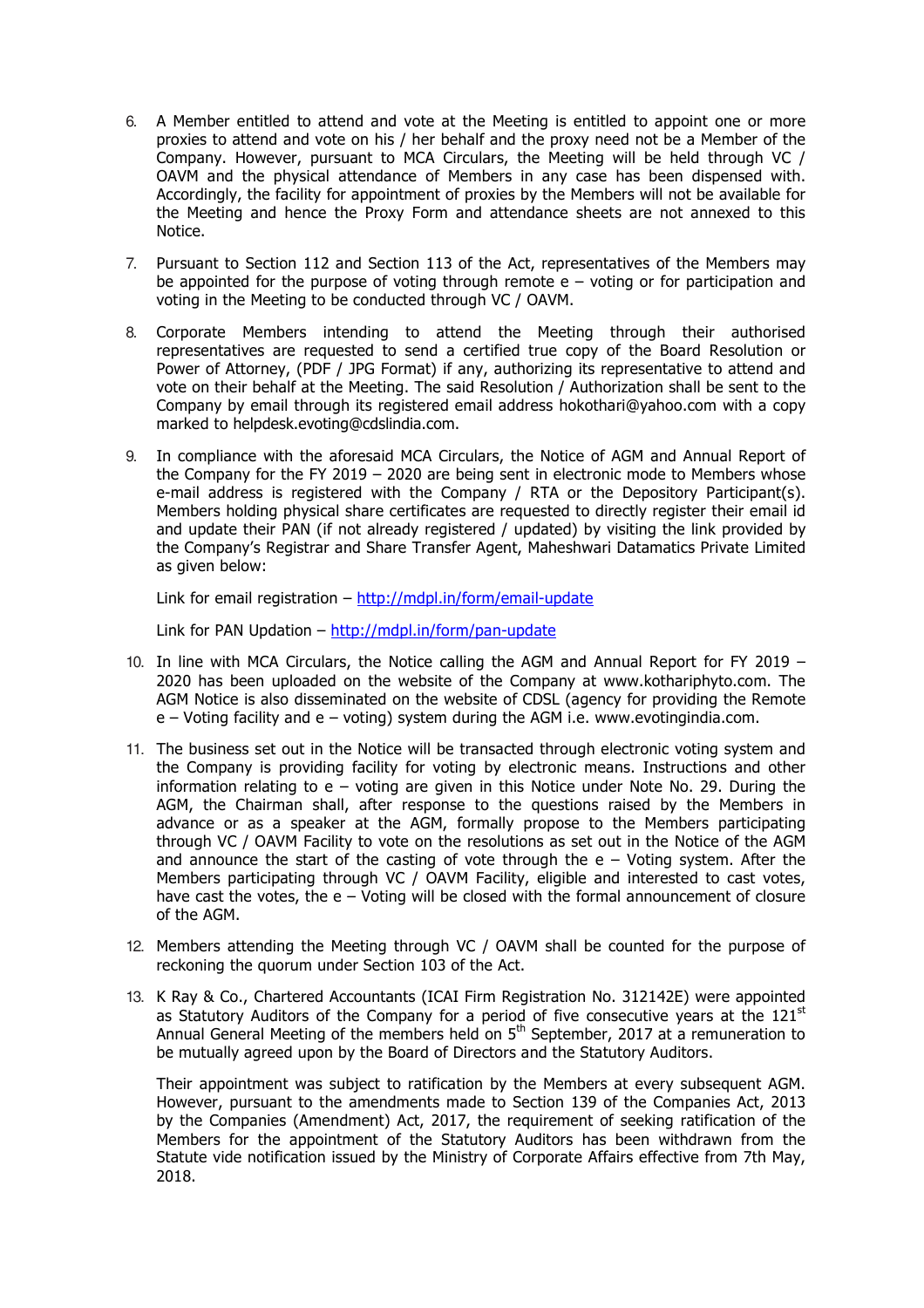In view of the above, ratification by the Members for continuance of their appointment at this AGM is not being sought. The Statutory Auditors have given a confirmation to the effect that they are eligible to continue with their appointment and that they have not been disqualified in any manner from continuing as Statutory Auditors.

- 14. Notice is also given under Section 91 of the Act, that the Register of Members and the Share Transfer Book of the Company will remain closed from **Tuesday, 22nd December, 2020 to Monday, 28th December, 2020 (both days inclusive)** for the purpose of the Meeting.
- 15. During the year 2019 2020, the Company declared and paid an Interim Dividend of  $\bar{\tau}$ 3.50 per equity share (i.e. 35 % of face value of  $\bar{\tau}$  10/- per share). The same shall be considered as final dividend.
- 16. The Register of Directors' and Key Managerial Personnel and their shareholding maintained under Section 170 of the Companies Act, 2013, the Register of Contracts or arrangements in which the Directors are interested maintained under Section 189 of the Companies Act, 2013 and all other documents referred to in the Notice will be available electronically for inspection by the members at AGM. Members are requested to write to hokothari@yahoo.com for inspection of all relevant documents referred to in the accompanying Notice & Explanatory Statement through electronic means upon Log-in to CDSL e – Voting system at www.evotingindia.com up to the date of the Meeting.
- 17. Share transfer / transmission / transposition / name deletion related documents and all correspondence relating thereto should be addressed to the Company's RTA Maheshwari Datamatics Private Limited, 23, R. N. Mukherjee Road, 5th Floor, Kolkata – 700 001, Tel. Nos.: (033) 2248 – 2248 / 2243 – 5029; Fax No.: (033) 2248 – 4787, Email: mdpldc@yahoo.com.
- 18. Members are requested to intimate changes, if any, pertaining to their name, postal address, telephone / mobile numbers, Permanent Account Number (PAN), mandates, nominations, power of attorney, to their Depository Participants ("DPs") in case the shares are held by them in dematerialized form and to the Registrar and Share Transfer Agents of the Company i.e. Maheshwari Datamatics Private Limited ("MDPL") in case the shares are held by them in physical form, at: Maheshwari Datamatics Private Limited, 23, R. N. Mukherjee Road, 5th Floor, Kolkata – 700 001, Tel. Nos.: (033) 2248 – 2248 / 2243 - 5029; Fax No.: (033) 2248 – 4787, Email: mdpldc@yahoo.com. Members who hold shares in physical form in multiple folios in identical name or joint holding in the same order of names are requested to send their share certificates to the RTA for consolidating into single folio. The share certificates will be returned to the Members after making requisite changes thereon.
- 19. The Members of the Company holding Equity Shares of the Company in physical Form and who have not registered their bank details can get the same registered with the RTA. The Members are requested to provide details such as Name, Folio Number, Certificate number, PAN, e-mail id along with the copy of the cheque leaf with the first named Shareholders name imprinted in the face of the cheque leaf containing bank name and branch, a Member may send an email to RTA at mdpldc@yahoo.com.
- 20. To support the 'Green Initiative', Members who have not yet registered their email addresses are requested to register the same with their DPs in case the shares are held by them in electronic form and with RTA in case the shares are held by them in physical form using the link given at Note No. 9 above.
- 21. To prevent fraudulent transactions, Members are advised to exercise due diligence and notify the Company of any change in address or demise of any Member as soon as possible. Members are also advised not to leave their demat account(s) dormant for long. Periodic statement of holdings should be obtained from the concerned DP and holdings should be verified.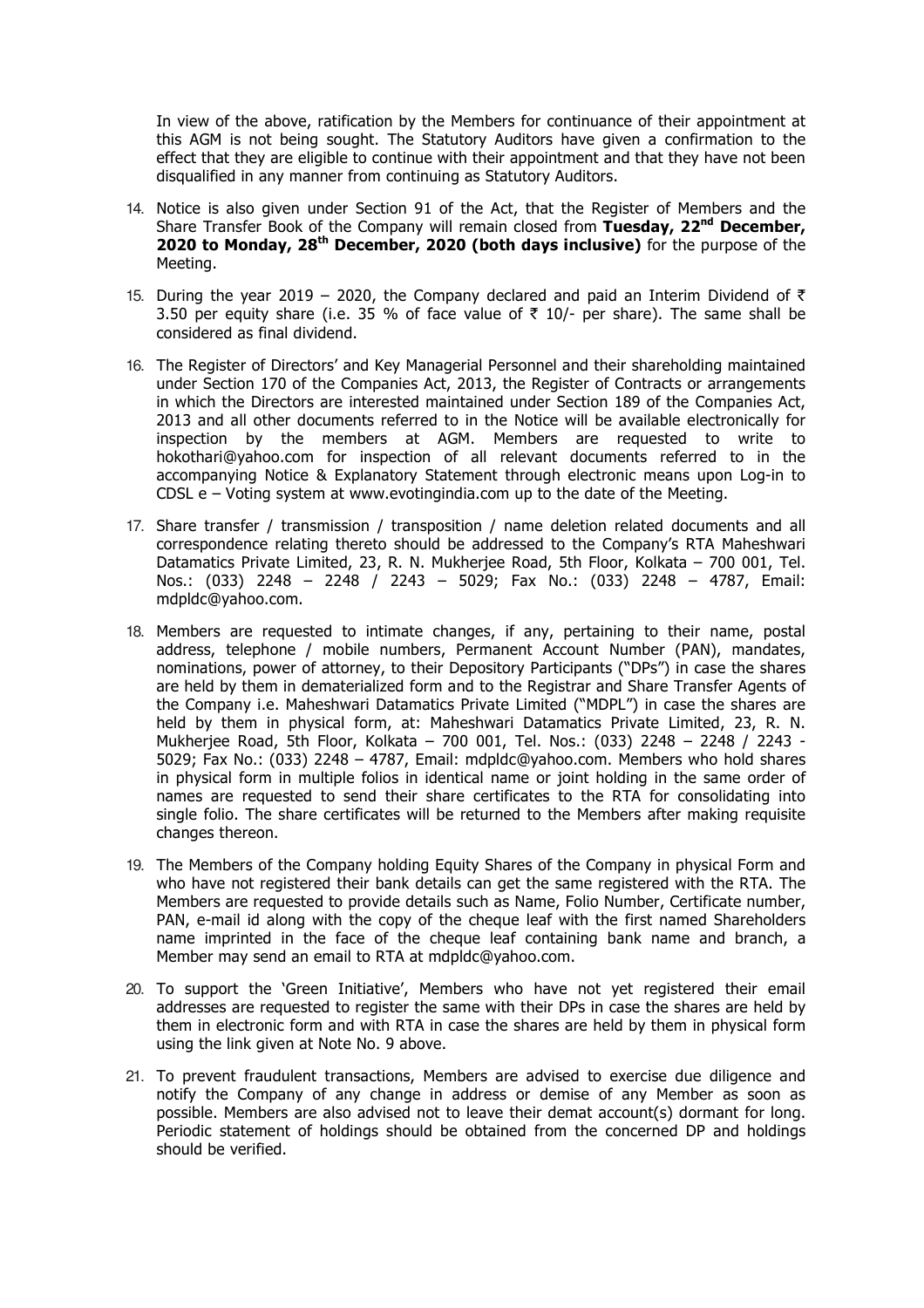- 22. Pursuant to Section 72 of the Act, Members are entitled to make a nomination in respect of shares held by them. Members desirous of making a nomination, pursuant to the Rule 19(1) of the Companies (Share Capital and Debentures) Rules, 2014 are requested to send their requests in Form No. SH - 13, to the RTA. Further, Members desirous of cancelling / varying nomination pursuant to the Rule 19(9) of the Companies (Share Capital and Debentures) Rules, 2014, are requested to send their requests in Form No.  $SH - 14$  to the RTA. These forms will be made available on request.
- 23. Members who would like to express their views or ask questions during the Meeting may register themselves as a speaker by sending their request from their registered email address mentioning their name, DP ID and Client ID / folio number, PAN, mobile number at hokothari@yahoo.com **up to 14th December, 2020 (5:00 p.m. IST)** with regard to the financial statements or any other matter to be placed at the Meeting. The Company reserves the right to restrict the number of speakers depending on the availability of time for the AGM. The Members who do not wish to speak during the AGM but have queries may send their queries **up to 14th December, 2020 (5:00 p.m. IST)** mentioning their name, demat account number / folio number, email id, mobile number at hokothari@yahoo.com. These queries will be replied to by the Company suitably by email.
- 24. Those Members who have registered themselves as a speaker will only be allowed to express their views / ask questions during the meeting.
- 25. In case of joint holders, the Member whose name appears as the first holder in the order of names as per the Register of Members of the Company will be entitled to vote at the Meeting.
- 26. Pursuant to Section 124 and 125 of the Act read with the Investor Education and Protection Fund Authority (Accounting, Audit, Transfer and Refund) Rules, 2016, as amended ("IEPF Rules"), dividends remaining unpaid or unclaimed for a period of seven years from the date of their transfer to the Unpaid Dividend Account(s) are required to be transferred to the Investor Education and Protection Fund Authority ("IEPF Authority") constituted by the Central Government. The underlying shares in respect of which dividends have remained unclaimed / unpaid for 7 consecutive years or more are also liable to be transferred to the demat account of the IEPF Authority. The Company has already transferred the unpaid or unclaimed dividend pertaining to the financial year 2011 – 2012 being  $\bar{\tau}$  16,481/- and also the underlying 315 equity shares of the Company to the demat account of the IEPF Authority. All subsequent unpaid dividend will be transferred to IEPF, from time to time.
- 27. MCA on 10<sup>th</sup> May, 2012 notified the Investor Education and Protection Fund (Uploading of information regarding unpaid and unclaimed amounts lying with companies) Rules, 2012 ("IEPF Rules"), which is applicable to the Company. The objective of the IEPF Rules is to help the Members to ascertain the status of the unclaimed amounts and overcome the problems due to misplacement of intimation thereof by post etc. In terms of the said IEPF Rules, the Company has uploaded the information in respect of the Unclaimed Dividends under "Investors Section" on the website of the Company. Members who have not encashed their dividend warrants after the unclaimed / unpaid dividend is transferred to the designated account of IEPF can claim the same by making an online application in the prescribed Form IEPF 5 available on the website and send a physical copy of the Form IEPF 5 to the Company along with complete set of documents enumerated in the Form IEPF 5.
- 28. Since the Meeting will be held through VC / OAVM, the Route Map and Attendance Slip are not annexed to this Notice.
- 29. Information and other instructions relating to e voting are as under:
	- I. Pursuant to the provisions of Section 108 and other applicable provisions of the Act and Rule 20 of the Companies (Management and Administration) Rules, 2014, as amended and MCA Circulars the Company is pleased to provide its Members facility to exercise their right to vote on resolutions proposed to be passed in the Meeting by electronic means.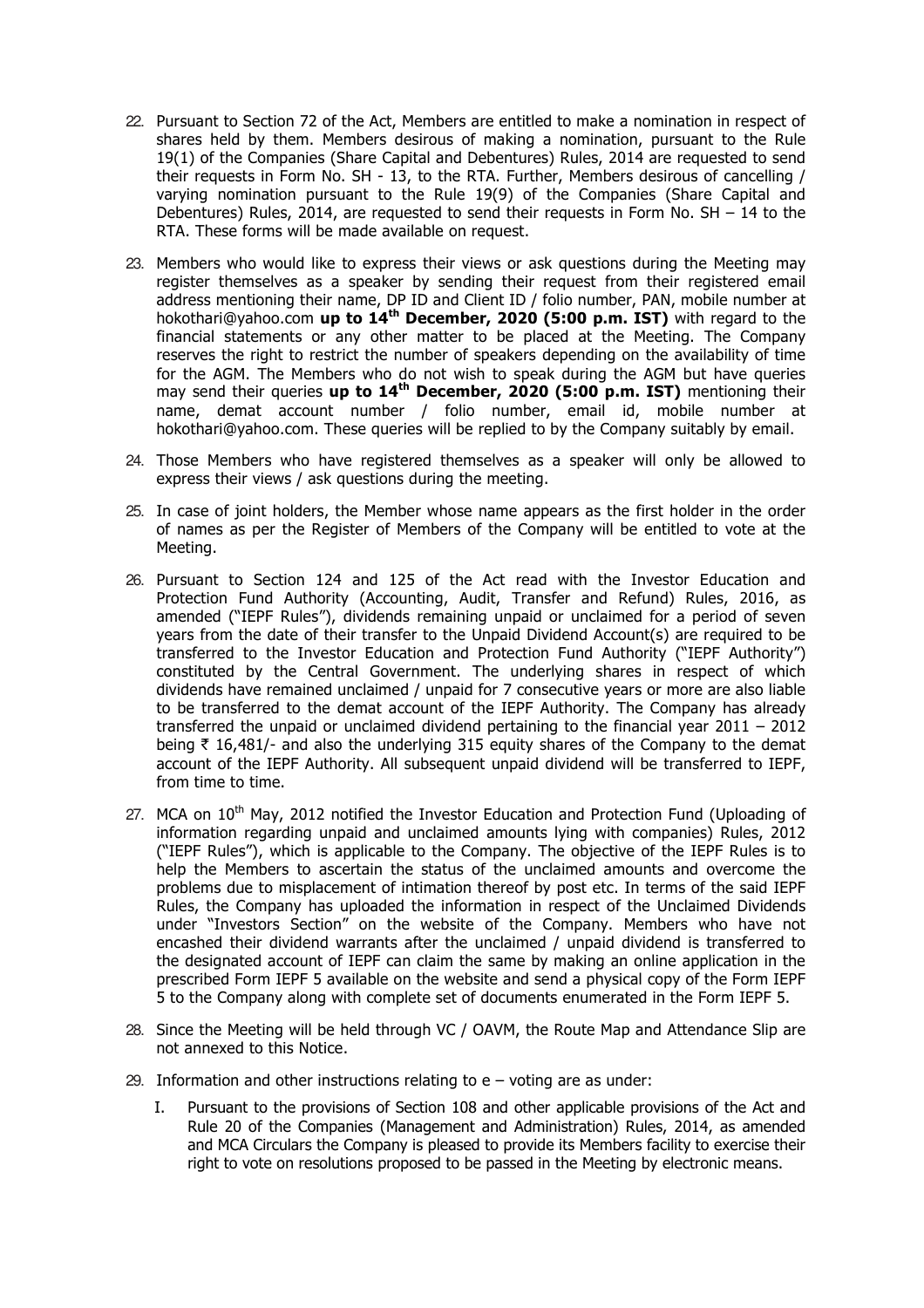- II. The Company has engaged the services of Central Depository Services (India) Limited ("CDSL") to provide e – voting facility to the Members.
- III. Voting rights shall be reckoned on the paid up value of shares registered in the name of the Member / beneficial owner (in case of electronic shareholding) as on the **cut – off date, i.e., Monday, 21st December, 2020.** A person who is not a Member as on the cut – off date should treat this Notice for information purposes only.
- IV. A person, whose name is recorded in the Register of Members or in the register of beneficial owners maintained by the depositories as on the **cut – off date, i.e. Monday, 21st December 2020,** only shall be entitled to avail the facility of e – voting.
- V. The Board of Directors of the Company has appointed CS Ashok Kumar Daga (FCS 2699, CP No. 2948), Practicing Company Secretary, Kolkata, as Scrutiniser to scrutinise the  $e$  – voting process in a fair and transparent manner.
- VI. The Scrutiniser, after scrutinizing the votes, will, not later than forty eight hours from the conclusion of the Meeting; make a consolidated Scrutiniser's report which shall be placed on the website of the Company, i.e. www.kothariphyto.com and on the website of CDSL.
- VII. Subject to receipt of requisite number of votes, the resolutions shall be deemed to be passed on the date of the Meeting, i.e. **Monday, 28th December, 2020.**
- VIII. Information and other instructions relating to  $e$  voting are as under:
	- $(i)$  The remote  $e votina$  facility will be available during the following period:

**Commencement of e–voting:** From **9:00 a.m. (IST) on Friday, 25th December, 2020. End of e – voting:** Up to **5:00 p.m. (IST) on Sunday, 27th December, 2020.**

During this period shareholders of the Company, holding shares either in physical form or in dematerialised form, as on **cut – off date i.e. Monday, 21st December, 2020** may cast their votes electronically. The remote e – voting will not be allowed beyond the aforesaid date and time and the e – voting module shall be disabled by CDSL upon expiry of the aforesaid period.

- (ii) The Members who have cast their vote by remote e voting prior to the Meeting may also attend / participate in the Meeting through VC / OAVM but shall not be entitled to cast their vote again.
- (iii) The shareholders should log on to the e voting website www.evotingindia.com.
- (iv) Click on "Shareholders / Members" module.
- (v) Now Enter your User ID
	- a. For CDSL: 16 digits beneficiary ID,
	- b. For NSDL: 8 Character DP ID followed by 8 Digits Client ID,
	- c. Members holding shares in Physical Form should enter Folio Number registered with the Company.
- (vi) Next, enter the Image Verification as displayed and Click on Login.
- (vii) If you are holding shares in demat form and had logged on to www.evotingindia.com and voted on an earlier voting of any Company, then your existing password is to be used.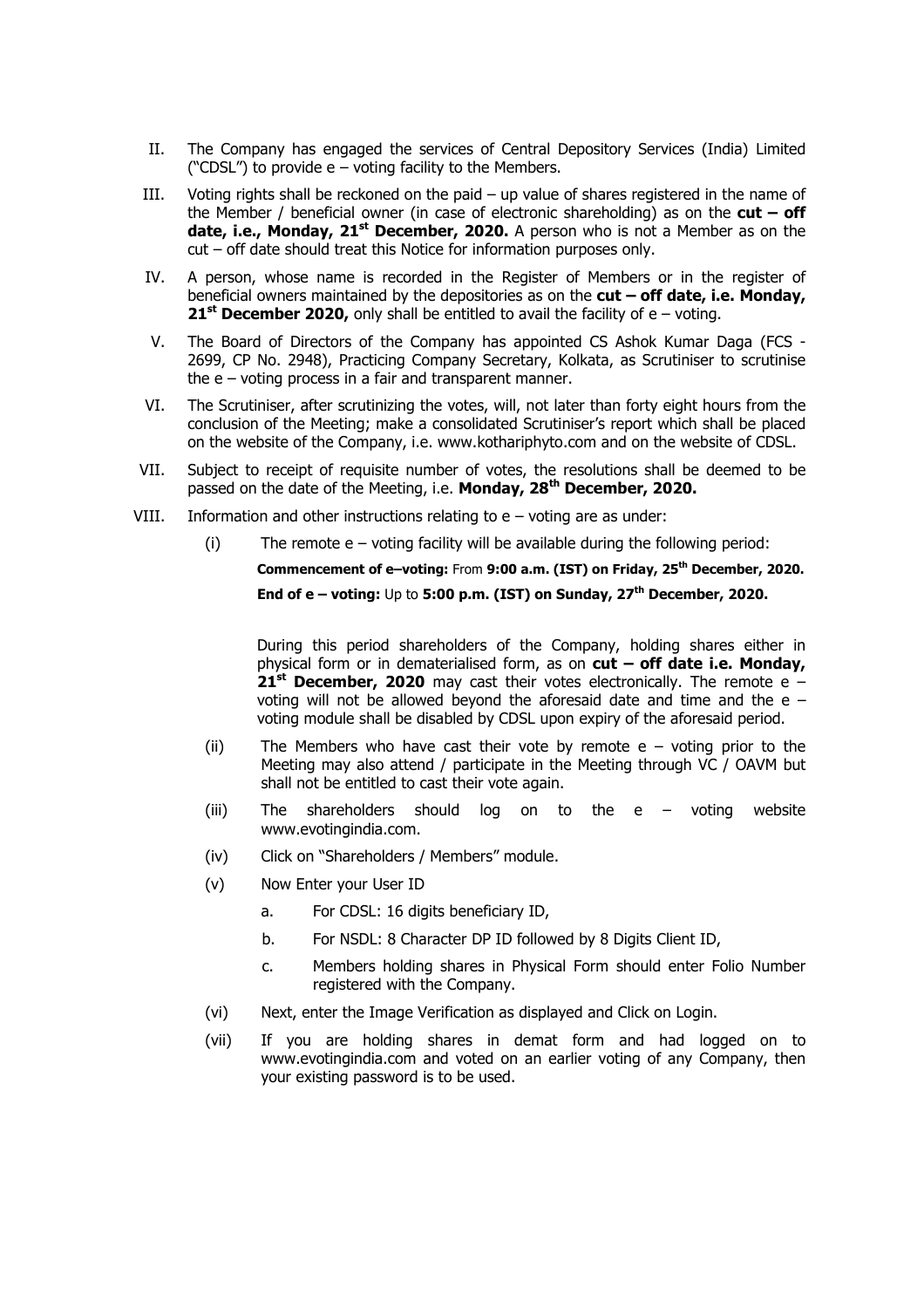(viii) If you are a first time user follow the steps given below:

| For Members holding shares in Demat Form and Physical Form |                                                                                                                                                                                                                    |  |  |
|------------------------------------------------------------|--------------------------------------------------------------------------------------------------------------------------------------------------------------------------------------------------------------------|--|--|
| <b>PAN</b>                                                 | Enter your 10 digit alpha $-$ numeric PAN issued by the Income Tax<br>Department (Applicable for shareholders holding shares both in demat<br>and in physical form)                                                |  |  |
|                                                            | Shareholders who have not updated their PAN with the Company /<br>Depository Participant are requested to send an email to the<br>Company's RTA at mdpldc@yahoo.com to obtain a sequence number<br>for such login. |  |  |
| <b>Dividend</b><br>Bank<br>Account<br><b>Details</b>       | Enter the Dividend Bank Account Details or Date of Birth (in<br>dd/mm/yyyy format) as recorded in your demat account or in the<br>Company records in order to login.                                               |  |  |
| <b>OR Date of</b><br><b>Birth</b><br>(DOB)                 | • If both the details are not recorded with the depository or Company<br>please enter the Member ID / folio number in the Dividend Bank<br>details field as mentioned in instruction (v).                          |  |  |

- (ix) After entering these details appropriately, click on "SUBMIT" tab.
- (x) Members holding shares in physical form will then directly reach the Company selection screen. However, Members holding shares in demat form will now reach 'Password Creation' menu wherein they are required to mandatorily enter their login password in the new password field. Kindly note that this password is also to be used by the demat holders for voting for resolutions of any other company on which they are eligible to vote, provided that Company opts for e – voting through CDSL platform. It is strongly recommended not to share your password with any other person and take utmost care to keep your password confidential.
- (xi) For Members holding shares in physical form, the details can be used only for e – voting on the resolutions contained in this Notice.
- (xii) Click on the Electronic Voting Sequence Number (EVSN) of "Kothari Phytochemicals & Industries Limited" on which you choose to vote.
- (xiii) On the voting page, you will see "RESOLUTION DESCRIPTION" and against the same the option "YES / NO" for voting. Select the option YES or NO as desired. The option YES implies that you assent to the Resolution and option NO implies that you dissent to the Resolution.
- (xiv) Click on the "RESOLUTIONS FILE LINK" if you wish to view the entire Resolution details.
- (xv) After selecting the resolution, you have decided to vote on, click on "SUBMIT". A confirmation box will be displayed. If you wish to confirm your vote, click on "OK", else to change your vote, click on "CANCEL" and accordingly modify your vote.
- (xvi) Once you "CONFIRM" your vote on the resolutions, you will not be allowed to modify your vote or cast your vote again.
- (xvii) You can also take out print of the voting done by you by clicking on "Click here to print" option on the Voting page.
- (xviii) If a demat account holder has forgotten the changed login password then Enter the User ID and the image verification code and click on Forgot Password & enter the details as prompted by the system.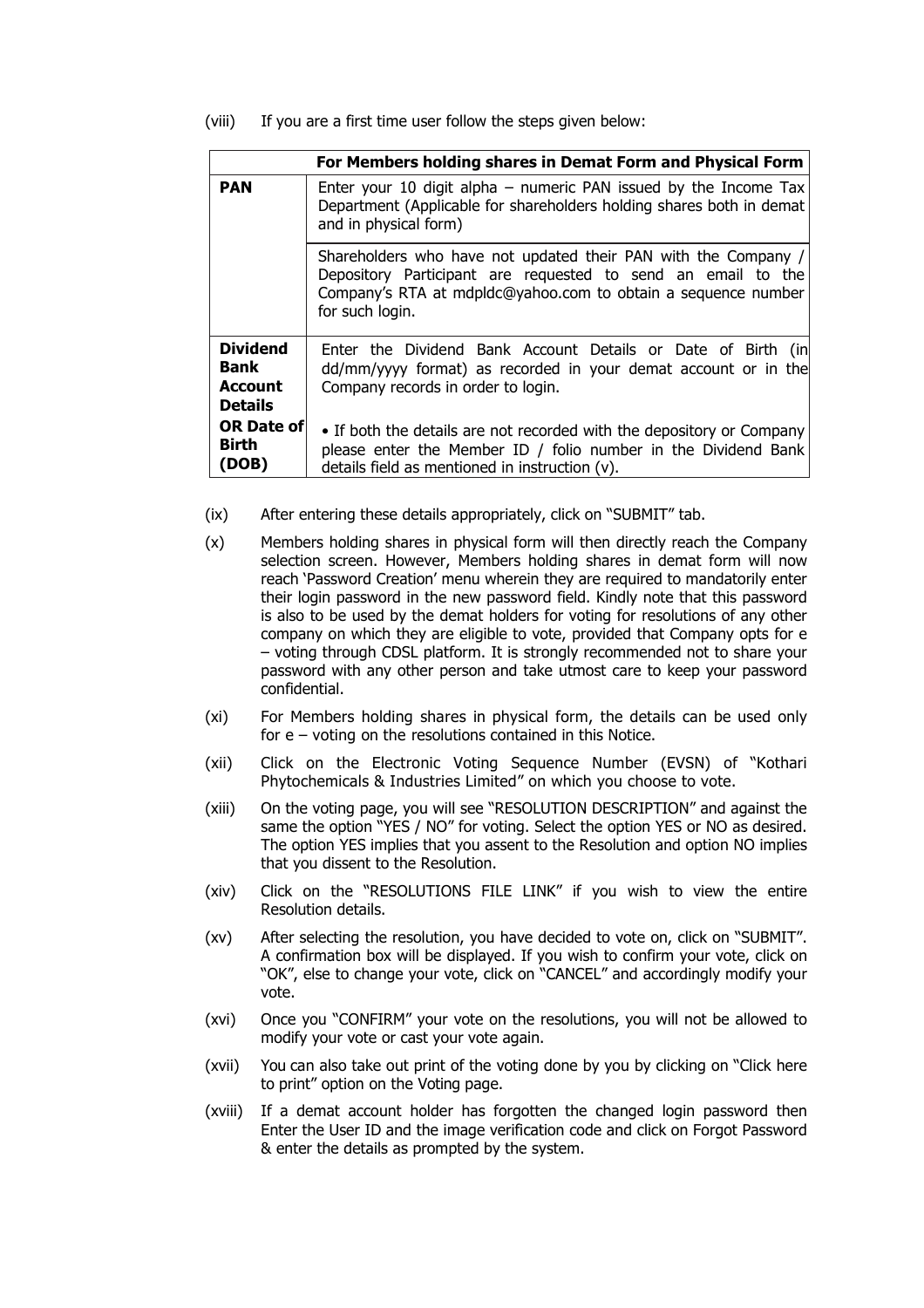- (xix) Shareholders can also cast their vote using CDSL's mobile app m Voting. The m – Voting app can be downloaded from respective Store. Please follow the instructions as prompted by the mobile app while Remote Voting on your mobile.
- IX Note for Non Individual Shareholders and Custodians
	- (i) Non Individual shareholders (i.e. other than Individuals, HUF, NRI etc.) and Custodian are required to log on to www.evotingindia.com and register themselves in the Corporate module.
	- (ii) A scanned copy of the Registration Form bearing the stamp and sign of the entity should be emailed to helpdesk.evoting@cdslindia.com.
	- (iii) After receiving the login details a Compliance User should be created using the admin login and password. The Compliance User would be able to link the account(s) for which they wish to vote on.
	- (iv) The list of accounts linked in the login should be mailed to helpdesk.evoting@cdslindia.com and on approval of the accounts they would be able to cast their vote.
	- (v) A scanned copy of the Board Resolution and Power of Attorney (POA) which they have issued in favour of the Custodian, if any, should be uploaded in PDF format in the system for the Scrutiniser to verify the same.
	- (vi) Alternatively, Non Individual shareholders are required to send the relevant Board Resolution / Authority letter etc. together with attested specimen signature of the duly authorised signatory who are authorised to vote, to the Scrutiniser or the Company at the email address viz. daga.ashok@gmail.com, or hokothari@yahoo.com, if they have voted from individual tab & not uploaded same in the CDSL  $e$  – voting system for the scrutinizer to verify the same.

#### **PROCESS FOR THOSE SHAREHOLDERS WHOSE EMAIL ADDRESSES ARE NOT REGISTERED WITH THE DEPOSITORIES FOR OBTAINING LOGIN CREDENTIALS FOR E – VOTING FOR THE RESOLUTIONS PROPOSED IN THIS NOTICE:**

(i) For Physical shareholders – Members are requested to directly register their email id  $/$ update their PAN by visiting the link of the Company's Registrar and Share Transfer Agent Maheshwari Datamatics Private Limited as given below:

Link for email registration – http://mdpl.in/form/email-update

Link for PAN Updation – http://mdpl.in/form/pan-update

- (ii) For Demat shareholders Register / Update through respective Depository Participants (DPs) (Any such updation effected by the DPs will automatically reflect in the Company's subsequent records).
- (iii) The Company / RTA shall co ordinate with CDSL and provide the login credentials to the above mentioned Members.

## **INSTRUCTIONS FOR SHAREHOLDERS ATTENDING THE MEETING THROUGH VC / OAVM ARE AS UNDER:**

(i) Shareholder will be provided with a facility to attend the Meeting through VC / OAVM through the CDSL  $e - voting$  system. Shareholders may access the same at www.evotingindia.com under Shareholders / Members login by using the remote e voting credentials. The link for VC / OAVM will be available in Shareholders / Members login where the EVSN of the Company will be displayed.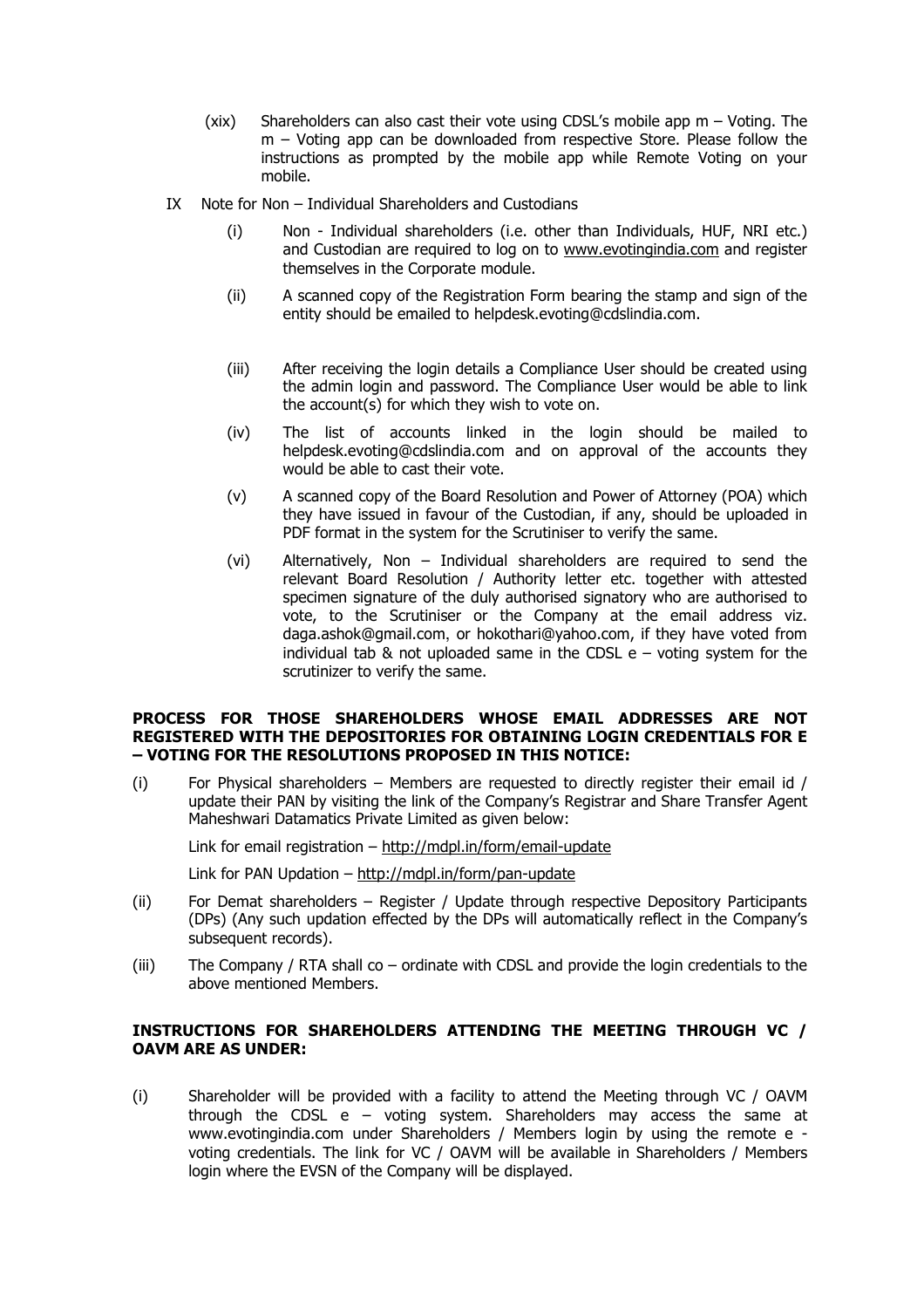- (ii) Shareholders are encouraged to join the Meeting through Laptops / IPads for better experience.
- (iii) Further Shareholders will be required to allow Camera and use Internet with a good speed to avoid any disturbance during the Meeting.
- (iv) Please note that Participants Connecting from Mobile Devices or Tablets or through Laptop connecting via Mobile Hotspot may experience Audio / Video loss due to Fluctuation in their respective network. It is therefore recommended to use Stable Wi-Fi or LAN Connection to mitigate any kind of aforesaid glitches.

### **INSTRUCTIONS FOR SHAREHOLDERS FOR E – VOTING DURING THE MEETING ARE AS UNDER:-**

- (i) The procedure for  $e voting$  on the day of the Meeting is same as the instructions mentioned above for remote e - voting.
- (ii) Only those Shareholders, who are present in the Meeting through VC / OAVM facility and have not casted their vote on the Resolutions through remote  $e -$  voting and are otherwise not barred from doing so, shall be eligible to vote through  $e -$  voting system available during the Meeting.
- (iii) If any Votes are cast by the Shareholders through the  $e -$  voting available during the Meeting and if the same Shareholders have not participated in the Meeting through VC / OAVM facility, then the votes cast by such Shareholders shall be considered invalid as the facility of  $e - v$ oting during the Meeting is available only to the Shareholders attending the Meeting.
- (iv) Shareholders who have voted through Remote  $e v$  voting will be eligible to attend the AGM. However, they will not be eligible to vote at AGM.

In case you have any queries or issues regarding  $e - voting$ , you may refer to the Frequently Asked Questions ("FAQs") and e – voting manual available at www.evotingindia.com under the help section or write an email to helpdesk.evoting@cdslindia.com or call 1800225533.

All grievances connected with the facility for voting by electronic means may be addressed to Mr. Arghya Majumdar, Deputy Manager, CDSL, 22, Camac Street, Block A, 1st Floor, Kolkata – 700 016, Tel: (033) 2282 – 1361, Email: arghyam@cdslindia.com / helpdesk.evoting@cdslindia.com

Members who need technical assistance before or during the AGM can send an email to helpdesk.evoting@cdslindia.com or call 1800225533.

By Order of the Board

#### For **KOTHARI PHYTOCHEMICALS & INDUSTRIES LIMITED**

Sd/-

Anand Vardhan Kothari **Director** (DIN: 02572346)

CIN: U15491WB1897PLC001365 Registered Office: C – 4, Gillander House 8, N. S. Road, Kolkata – 700 001 Dated : 3rd December, 2020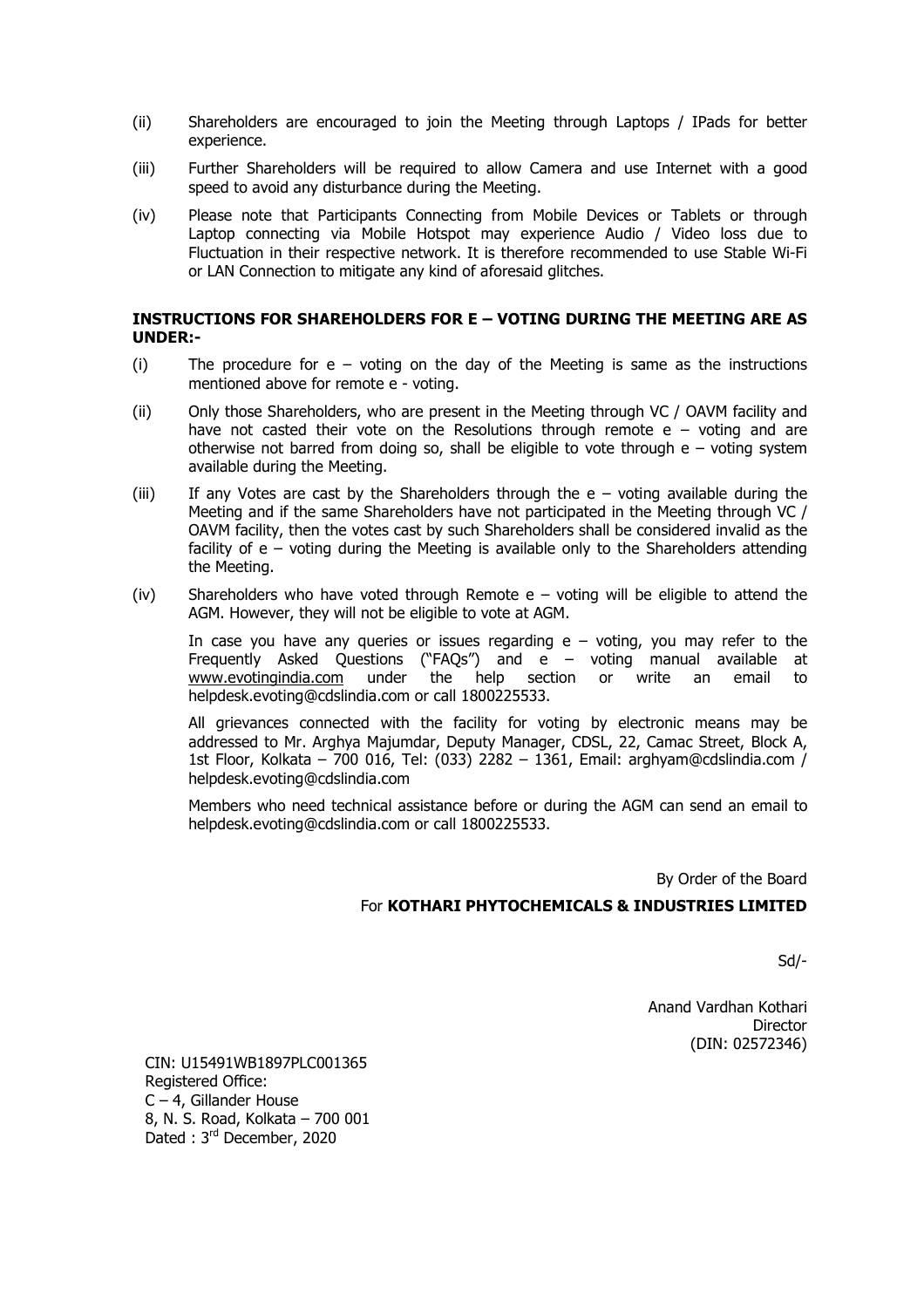**Brief profile of Directors / Managing Director eligible for re – appointment vide item no. 2 and 3, Pursuant to Secretarial Standard (SS – 2) issued by the Institute of Company Secretaries of India.** 

| Item No.                          | 2                               | 3                               |
|-----------------------------------|---------------------------------|---------------------------------|
| <b>Particulars</b>                | Anand Vardhan Kothari           | A. K. Toshniwal                 |
| <b>DIN</b>                        | 02572346                        | 06872891                        |
| Date of Birth                     | $17 - 10 - 1990$                | $03 - 07 - 1952$                |
| Date of Appointment               | $14 - 11 - 2014$                | $01 - 07 - 2014$                |
| Qualifications                    | <b>Bachelor of Business</b>     | Post Graduate in Commerce (M.   |
|                                   | Administration (BBA)            | COM)                            |
| Experience in specific functional | Anand Vardhan Kothari is highly | A. K. Toshniwal is having       |
| areas                             | energetic, very young, with     | experience of Finance, Accounts |
|                                   | good business acumen and        | and Administration.             |
|                                   | commercial prudence.            |                                 |
| Directorship held in other listed | Nil                             | Nil                             |
| entities                          |                                 |                                 |
| Membership / Chairmanship of      | Nil                             | Nil                             |
| Committees of listed entities     |                                 |                                 |
| (includes only Audit Committee    |                                 |                                 |
| and Stakeholders' Relationship    |                                 |                                 |
| Committee)                        |                                 |                                 |
| Number of shares held in the      | 13300                           | Nil                             |
| company                           |                                 |                                 |
| Relationship with any Director(s) | Vedika Kothari - Spouse         | Nil                             |
| of the Company                    |                                 |                                 |

## **Explanatory Statement pursuant to Section 102(1) of the Companies Act, 2013**

#### **Item No. 3:**

A. K. Toshniwal is a Post Graduate in Commerce and has vast experience of Finance, Accounts and Administration and is in the employment of the Company for more than thirty years. He is looking after the Phytochemical Plant of the Company at Madurai.

He was appointed as Managing Director designated as Executive Director and Chief Executive Officer of the Company with effect from 1<sup>st</sup> April, 2017 for a period of 3 years and ended on 31<sup>st</sup> March, 2020.

During his tenure as Managing Director and Chief Executive Officer, the product of the Company has been established in the overseas market and the export has increased. The Plant is being run efficiently under his guidance and supervision.

The Board of Directors of the Company in their meeting held on  $4<sup>th</sup>$  March, 2020 has re – appointed A. K. Toshniwal (DIN 06872891) as Managing Director designated as Executive Director and Chief Executive Officer of the Company for a period 1 year with effect from  $1<sup>st</sup>$  April, 2020 to 31 $<sup>st</sup>$  March, 2021</sup> subject to approval of the members of the Company.

A. K. Toshniwal satisfied all the conditions set out in Part  $-$  I of Schedule  $-$  V and the conditions given under sub – section (3) of Section 196 of the companies Act, 2013 for being eligible for his re – appointment.

A. K. Toshniwal is not disqualified from being re-appointed as a Director in terms of Section 164 (2) of the Companies Act, 2013.

A. K. Toshniwal, Managing Director designated as Executive Director and Chief Executive Officer of the Company shall, subject to the provision of the Companies Act, 2013 and overall superintendence and control of the Board of Directors of the Company to perform such duties and exercises such powers as have been made from time to time be entrusted to or conferred to him by the Board of Directors.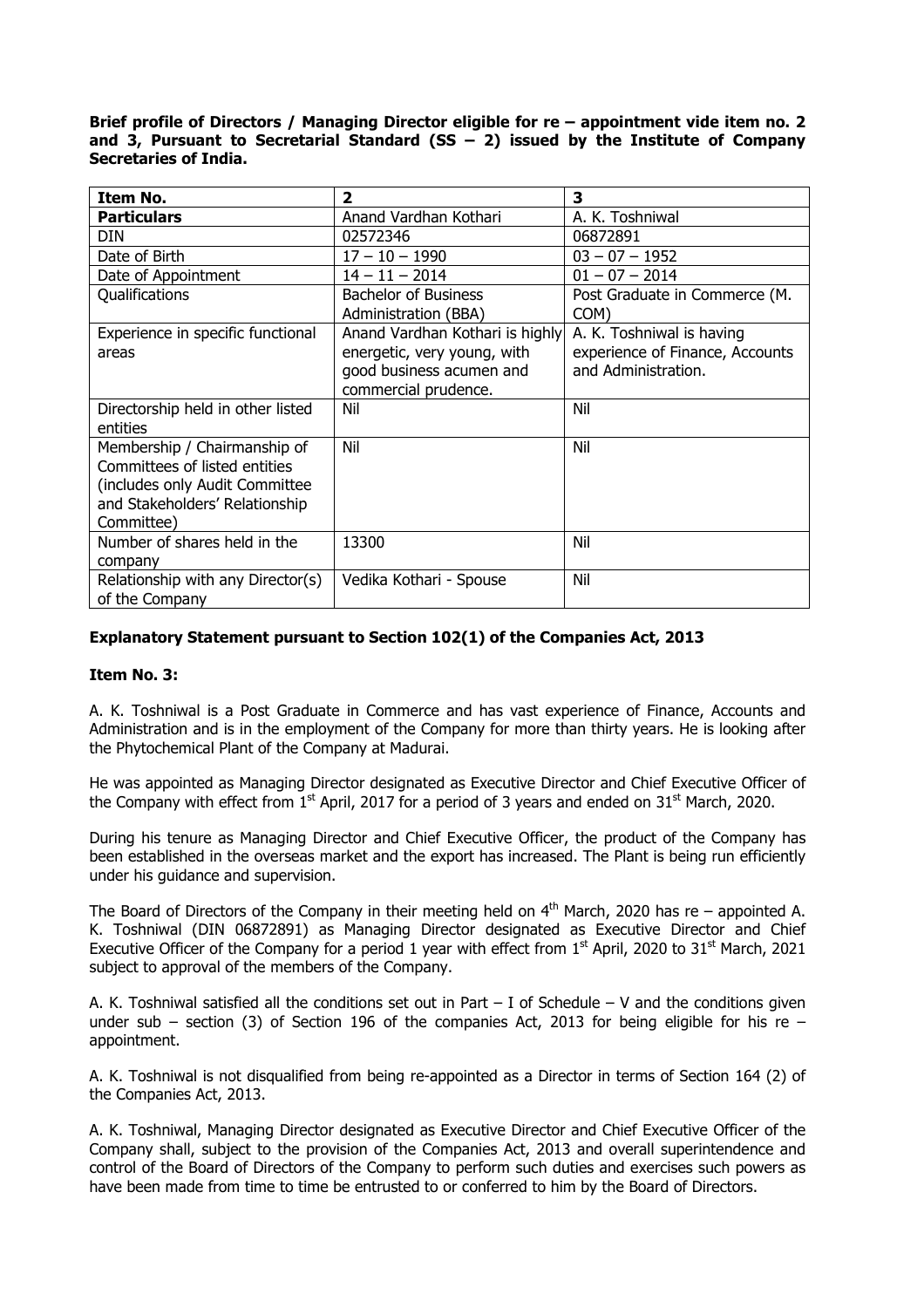The terms and conditions, of his re – appointment and remuneration are as follows:-

- 1. Basic Salary  $-\bar{\tau}$  1,30,000/- (Rupees one lakh thirty thousand only) per month.
- 2. Special Allowance  $\bar{\tau}$  64,500/- (Rupees Sixty four thousand five hundred only) per month.
- 3. Perquisites

Part – A:

- (i) Housing: A. K. Toshniwal shall be entitled to House Rent Allowance limited to 8 % of his per month Basic Salary.
- (ii) He will be reimbursed to the extent of 10 % of the Basic Salary towards expenses incurred for self and family for medical expenses / Leave Travel Concession incurred in India.

Part – B:

- (i) Company's contribution to Provident Fund as per Rules of the Company.
- (ii) Encashment of leaves Encashment of leaves as per Rules of the Company.

Part –  $C$ :

- (i) Use of car for Company's business. Any use of car for private purpose will be valued as per Income Tax Rules, 1962.
- (ii) Free telephone facility at residence.

Perquisites payable to A. K. Toshniwal, shall be evaluated as per Income Tax Rules, 1962, wherever applicable, and in the absence of any such Rule, perquisites shall be evaluated at actual cost.

4. In the event of absence or inadequacy of profits in any financial year, the present salary, perquisites and other benefits shall be governed by the provisions of Section – II of Schedule – V of the Companies Act, 2013 or re – enactment thereof as may be for the time being in force.

A copy of his re – appointment and remuneration as approved by Board of Directors as referred above are available for inspection by the shareholders at the Registered Office of the Company during the office hours on any working day except Saturday between 10.00 a.m. to 1.00 p.m. up to 28<sup>th</sup> December, 2020.

The Board considers that the  $re -$  appointment of A. K. Toshniwal as Managing Director designated as Executive Director and Chief Executive Officer of the Company would be in the interest of the Company. Accordingly, the Board of Directors recommend his re – appointment as a Managing Director designated as Executive Director and Chief Executive Officer of the Company.

It is proposed to seek the shareholders' approval for the re-appointment of A. K. Toshniwal as Managing Director designated as Executive Director and Chief Executive Officer of the Company in terms of appropriate provisions of the Company.